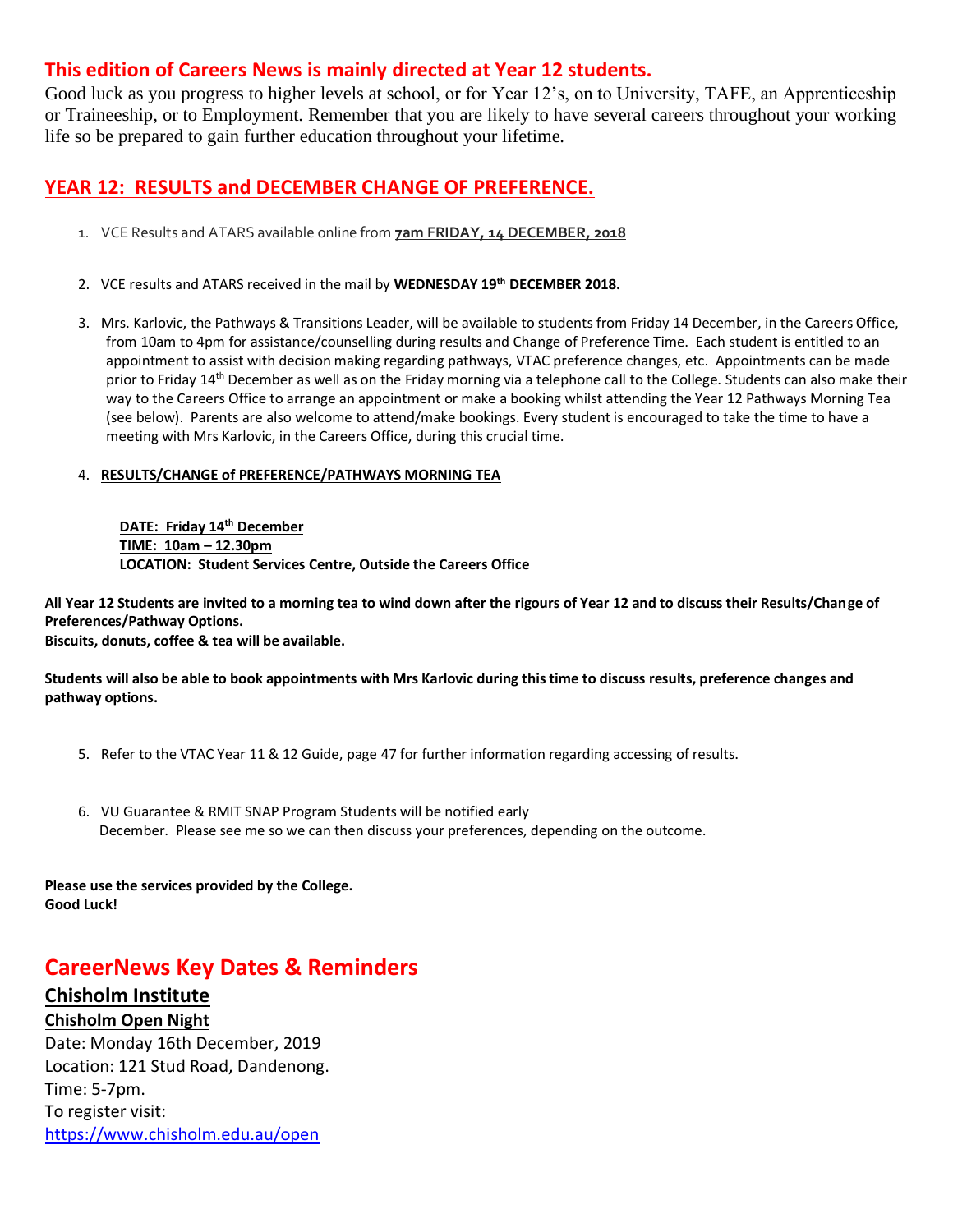### **Deakin Accelerate Information Sessions for High-Achievers**

**Online webinar -** Tuesday 12th November, 6–7pm. To register your spot visit: <https://www.deakin.edu.au/about-deakin/events/accelerate-information-evening>

#### **Homesglen – Student Open Day**

Thursday 28<sup>th</sup> of November You can learn and enquire about the various 'Free Tafe' courses. Register here: <https://holmesglen.edu.au/Students/Open-Days/>

#### **Monash Peninsula Experience Day**

This one is for Year 10 and 11 students who are passionate about education, health or business. When: Thursday 28th November Time: 9.30am - 2pm Visit:<https://www.monash.edu/peninsula-experience-day>

# **SAE CREATIVE – Information Night**

When: 28<sup>th</sup> November Time: 6pm – 8pm Where: Melbourne Campus To view details and register visit: [https://sae.edu.au/news-and-events/events/info-night-melbourne-campus-november-28-2019/?date=2019-11-](https://sae.edu.au/news-and-events/events/info-night-melbourne-campus-november-28-2019/?date=2019-11-28&id=1033) [28&id=1033](https://sae.edu.au/news-and-events/events/info-night-melbourne-campus-november-28-2019/?date=2019-11-28&id=1033)

#### **Swinburne University**

#### **November Information Evenings**

This is an opportunity for students to seek advice and gain course information in the lead up to change of preferences. Where/When: Wantirna Campus – Tuesday 26th Nov from 4PM – 6PM. Hawthorn Campus – Wednesday 27th Nov from 4PM – 6PM. <https://www.swinburne.edu.au/infoevening/#events>

#### **University of Melbourne Girls in Science Forum**

For female students in years 9, 10,11 and 12 to attend the 'Girls in Science Forum'. When: Tuesday 12 November 2019 Time: 9.30am – 3pm Where: The University of Melbourne You can pre-register here: https://science.unimelb.edu.au/events/details/ recache?event=13460

# **Victoria University Legal Studies day for Yr 11 Students**

When: Friday 29<sup>th</sup> Nov 2019 Time: 10:00am - 2:15pm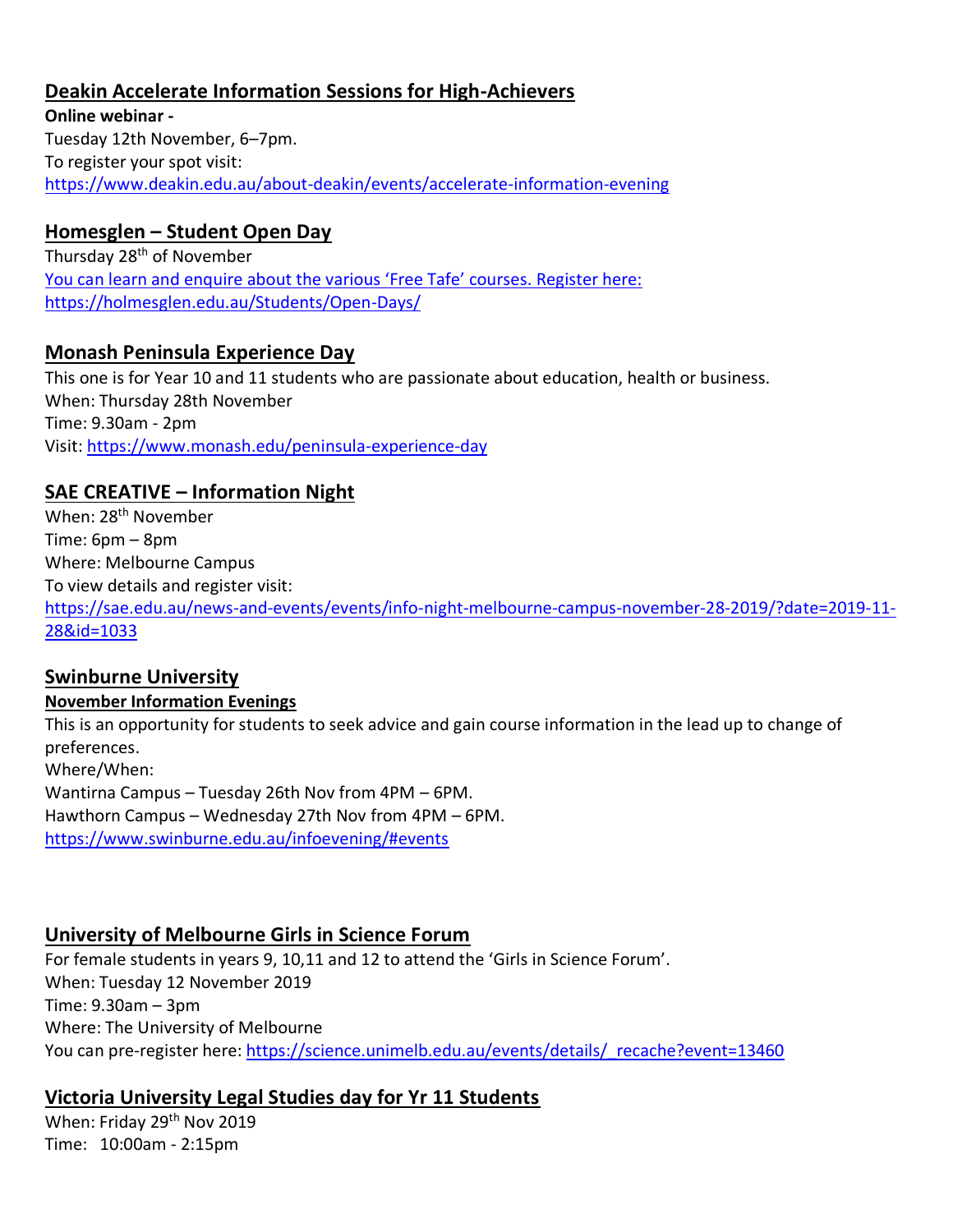Where: VU City Queen Campus, 295 Queen St Melbourne.

Contact Sophie Moore for further details: [sophie.moore@vu.edu.au](mailto:sophie.moore@vu.edu.au) or register here: <https://www.vu.edu.au/about-vu/news-events/events/legal-studieshead-start-day-for-year-11-students>

# **VTAC - 2020 Course Applications**

Preferences for 2020 can be changed until the 14th of December at 4pm for first round December 2019 offers. Important: Please be sure to check your chosen institution(s) website to see which courses are making offers in December and which courses are not.

# **News & Updates**

# **Job or Career?**

Are you still unsure whether to work towards a 'job' or a 'career'?

To briefly summarise the difference between the two, a job could be a part-time or full-time position where you gain some experience along the way while it meets your shorter term goals (paying bills, personal convenience etc.). Whereas a career is a long-term professional journey which you can embark on, usually with a specific endpoint or aspiration.

A person's career aspiration can result from various pathways; a VET or Tafe course, apprenticeship, work experience or tertiary qualification. Whatever the pathway, it is important to remember there is no right or wrong direction. You may take the long route or you may have a straight road! A lot of people make stops along the way, particularly while studying.

What is helpful is investing some time to reflect on what area of work you are most suited to - job and/or career. This can also mean you ask yourself what you don't want to do!

Here are some helpful questions to help you choose your 'dream career' or an area of interest:

- What am I good at?
- What do I like doing with my time?
- How do I like to learn? (practically, theoretically, on-the-job?)
- What are my core values?
- Am I; analytical, creative, helpful, physical, organised, practical?
- Do I like to work autonomously or as part of a team? Or both?
- Where would I like to work? Office, at home? Outdoors?
- How many hours a week? 9 til 5 or shiftwork?

If these questions are difficult to answer, to help you establish a shortlist, you can also try answering a quiz or questionnaire like this:

<https://joboutlook.gov.au/CareerQuizStart> Good luck!

# **Medicine – UCAT Interview Preparation**

If you are looking for another trusted provider for your UCAT preparation, 'MedEntry' is worth looking at. It has various resources including; workshops, online platform, 1-on-1 training, a smartphone app, weekly classes and personal support – all to help you get your best possible result with your UCAT exam and your medical interview.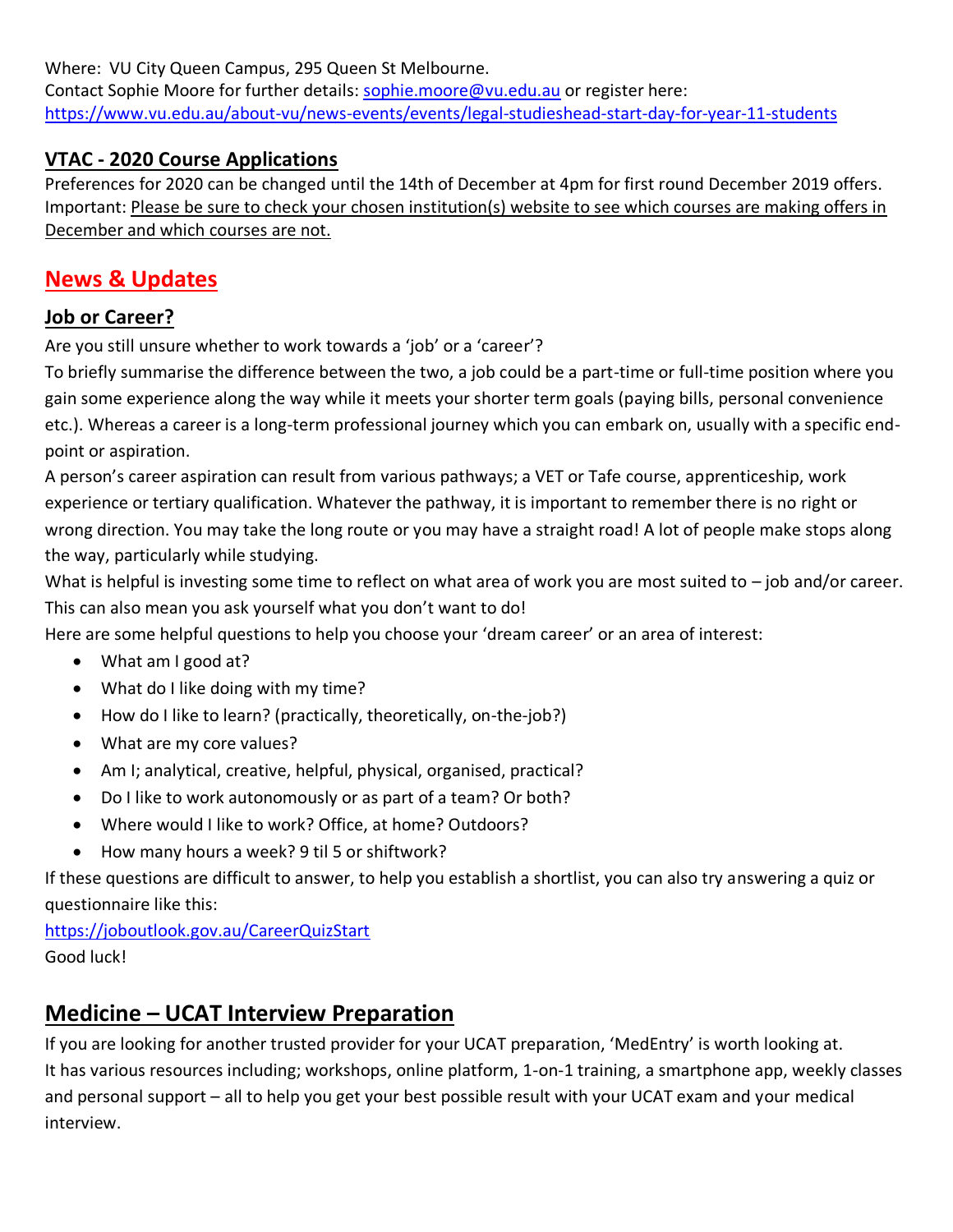If you are wishing to sharpen you interview skills in particular, there are some interview workshops being held at various institutions coming up in Nov, Dec and Jan: [https://www.medentry.edu.au/courses/medical-interview](https://www.medentry.edu.au/courses/medical-interview-training#dateslocations)[training#dateslocations](https://www.medentry.edu.au/courses/medical-interview-training#dateslocations)

# **School Leavers Information Sessions**

### **For students with additional learning and support needs**

Still not sure about 2020? You have the opportunity to attend an information session in your area and learn more about:

- Support available to plan your journey beyond school
- Supports for further education
- Supports for employment
- NDIS supports to further education and employment goals.

The details of the sessions are:

#### **Frankston – Monday 18th November**

Time: 3.30 pm – 6pm

To book:<https://www.eventbrite.com.au/e/school-leavers-information-session-frankston-tickets-74649056337>

#### **Dandenong - Tuesday 19th November**

Time: 3.30 pm – 6pm

To book: [https://www.eventbrite.com.au/e/school-leaver-pathways-assistance-sessions-dandenong-tickets-](https://www.eventbrite.com.au/e/school-leaver-pathways-assistance-sessions-dandenong-tickets-74758176719)[74758176719](https://www.eventbrite.com.au/e/school-leaver-pathways-assistance-sessions-dandenong-tickets-74758176719)

#### **Moorabbin - Wednesday 20th November**

Time: 3.30 pm – 6pm

To book: [https://www.eventbrite.com.au/e/school-leaver-pathways-assistance-sessions-moorabbin-tickets-](https://www.eventbrite.com.au/e/school-leaver-pathways-assistance-sessions-moorabbin-tickets-74758680225)[74758680225](https://www.eventbrite.com.au/e/school-leaver-pathways-assistance-sessions-moorabbin-tickets-74758680225)

For further information, please contact: Sally Bailey, National Disability Coordination Officer (NDCO) via: Email: [sally.bailey@skillsplus.com.au](mailto:sally.bailey@skillsplus.com.au) or Phone: (03) 9784 0400.

# **Collarts Update**

#### **Summer Series Workshops**

Collarts are launching their Summer Workshop Series for January 2020, open to students aged between 15 and 20. The workshops will be held on Thursday 16th January at their Wellington Street campus. They will be running sessions on; Sketch Comedy - Writing and Performance, Music Performance - Instrumental and Music Production – Logic Pro X.

To register for this one please visit:

[https://blog.collarts.edu.au/rsvp-the-collarts-summer-workshop-](https://blog.collarts.edu.au/rsvp-the-collarts-summer-workshop-series?utm_campaign=Career%20Advisors&utm_source=hs_email&utm_medium=email)

[series?utm\\_campaign=Career%20Advisors&utm\\_source=hs\\_email&utm\\_medium=email](https://blog.collarts.edu.au/rsvp-the-collarts-summer-workshop-series?utm_campaign=Career%20Advisors&utm_source=hs_email&utm_medium=email)

# **Collarts Open Day**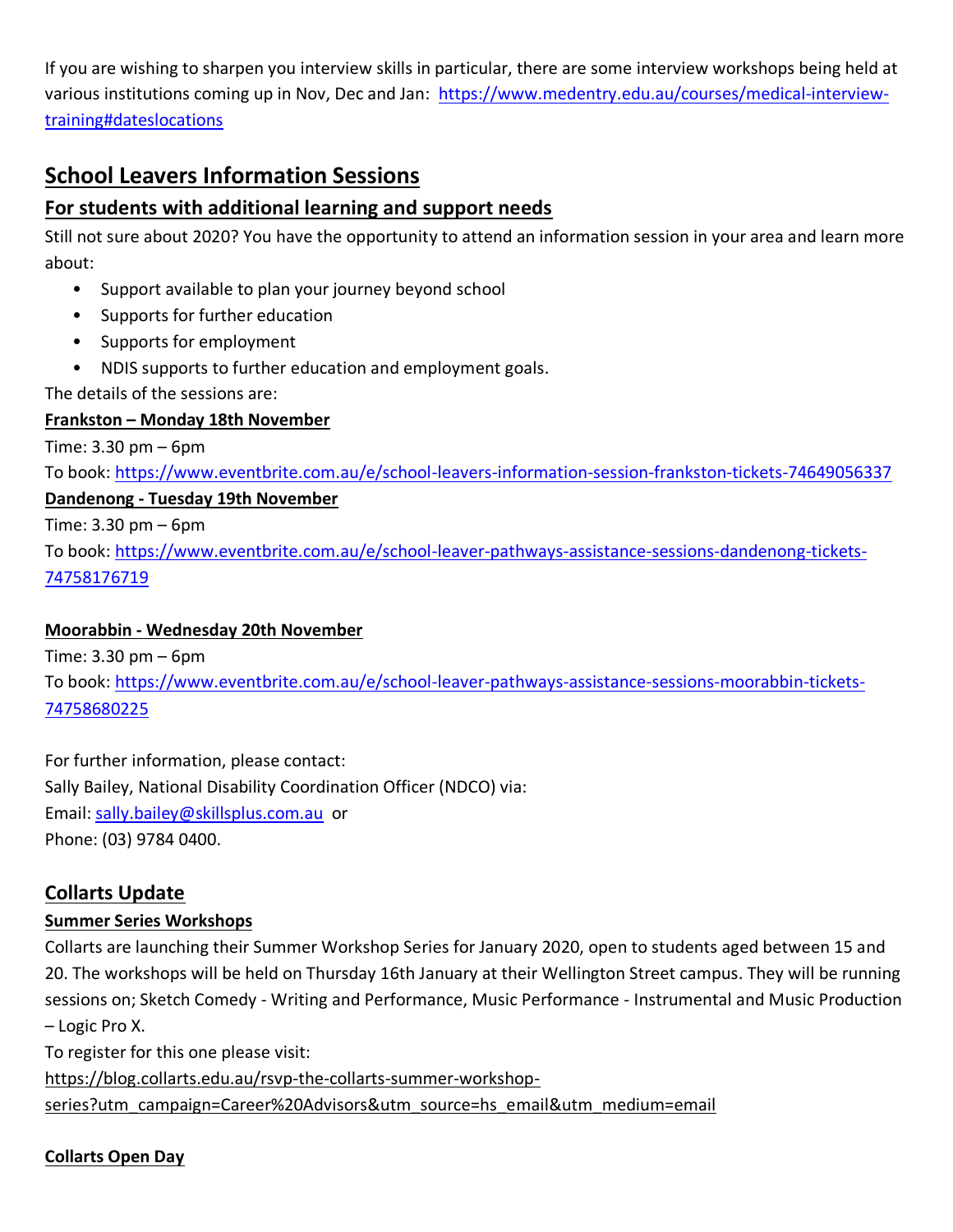Collarts have an open day on Saturday the 18<sup>th</sup> of January. You can tour Collarts campus facilities and their innovative and dynamic music, audio and learning spaces. Food and refreshments will also be provided throughout the day. To register your attendance:

[https://www.collarts.edu.au/open-](https://www.collarts.edu.au/open-day?utm_campaign=Career%20Advisors&utm_source=hs_email&utm_medium=email&)

[day?utm\\_campaign=Career%20Advisors&utm\\_source=hs\\_email&utm\\_medium=email&](https://www.collarts.edu.au/open-day?utm_campaign=Career%20Advisors&utm_source=hs_email&utm_medium=email&)

### **Deakin University Update**

#### **Courses cancelled –**

#### **(Geelong Warn Ponds Campus)**

The following courses have been cancelled at Deakin Geelong (Warn Ponds) campus:

- Law/Cybersecurity
- Business/Arts
- Commercial/Arts
- Human Resource Management (Psychology)

# **LaTrobe Update**

#### **La Trobe University - VCE Plus Program**

Start your transition to university early whilst earning a boost to your ATAR. LaTrobe's VCE Plus Program allows Year 12 VCE students to complete two first-year university subjects and have them recognised as part of their VCE. Applications close 22nd November 2019, 5 pm.

To view the subjects visit:

<https://www.latrobe.edu.au/study/apply/pathways/undergrad/vce-plus/about>

# **RMIT Update**

#### **New courses –**

#### **(City/Brunswick/Bundoora campuses)**

- Bachelor Degree (Honours) in Engineering (Automotive Engineering)/ Industrial Design
- Bachelor Degree (Honours) in Engineering (Mechanical Engineering)/Industrial Design
- Bachelor Degree (Honours) in Engineering (Sustainable Systems Engineering)/Bachelor of Industrial Design (Honours)

The below table outlines all offer rounds and 'Change of Preference' dates for current (domestic) Year 12 students: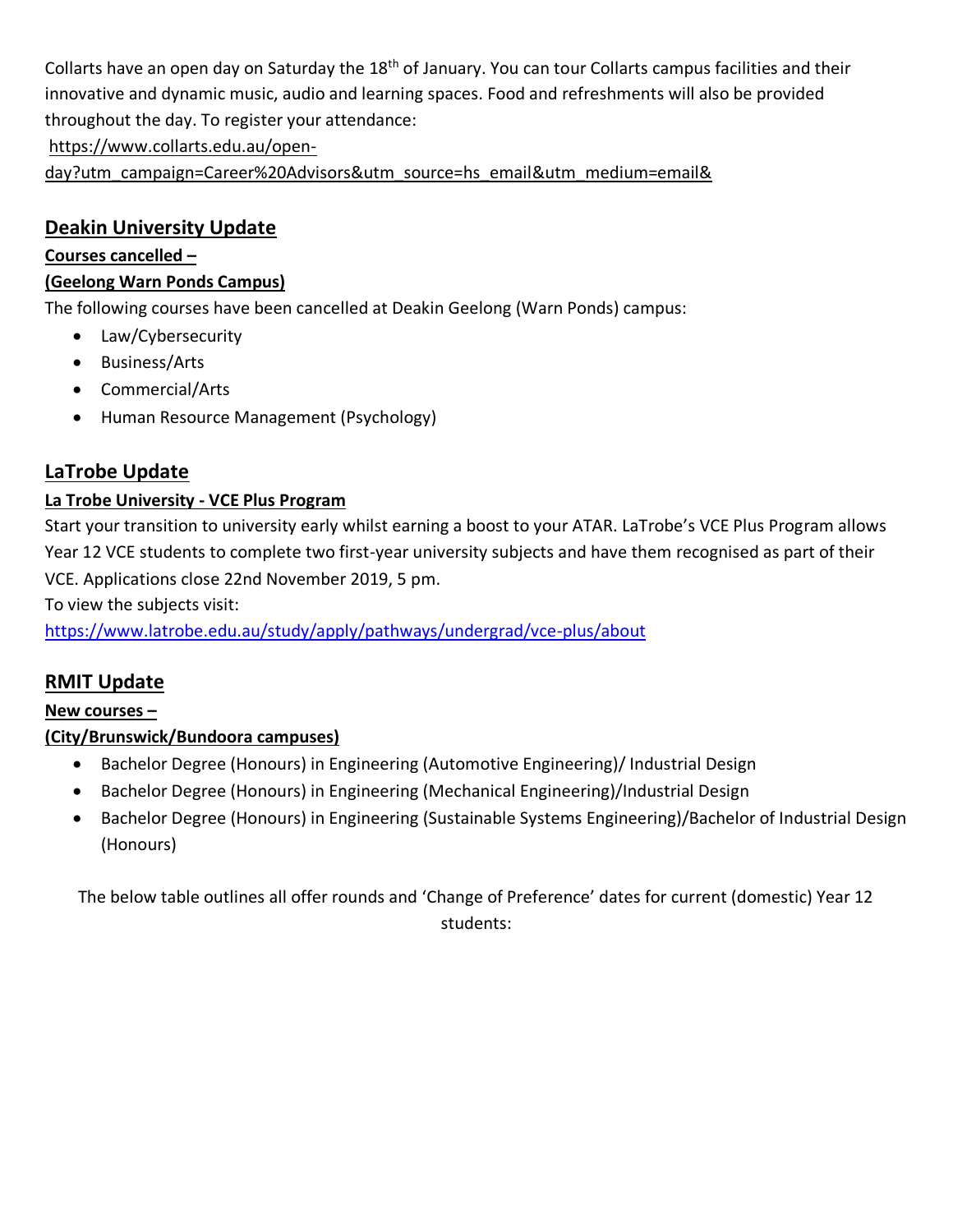

# Wyndham Central College Career News

No. 07: 10 November 2019

| Important VTAC Change of Preference Dates - Current Domestic Year 12 Students |                                            |                                           |  |  |  |
|-------------------------------------------------------------------------------|--------------------------------------------|-------------------------------------------|--|--|--|
| December offer (New)                                                          | Released: 18 <sup>th</sup> December at 2pm |                                           |  |  |  |
| Change of Preference                                                          | Open: 18 <sup>th</sup> December at<br>4pm  | Closes: 20th December<br>at 4pm           |  |  |  |
|                                                                               | Open: 2 <sup>nd</sup> January at 10am      | Closes: 2 <sup>nd</sup> January at<br>4pm |  |  |  |
| Change of Preference - IB Students only                                       | Open: 2 <sup>nd</sup> January at 10am      | Closes: 4 <sup>th</sup> January at<br>4pm |  |  |  |
| January offer                                                                 | Released: 15 <sup>th</sup> January at 2pm  |                                           |  |  |  |
| Change of Preference                                                          | Open: 16 <sup>th</sup> January at 10am     | Closes: 24th January at<br>4pm            |  |  |  |
| February offer 1                                                              | Released: 3 <sup>rd</sup> February at 2pm  |                                           |  |  |  |
| Change of Preference                                                          | Open: 4 <sup>th</sup> February at 10am     | Closes: 4th February at<br>4pm            |  |  |  |
| February offer 2                                                              | Released: 10 <sup>th</sup> February at 2pm |                                           |  |  |  |
| Change of Preference                                                          | Open: 11th February at<br>10am             | Closes: 12th February at<br>4pm           |  |  |  |
| February offer 3                                                              | Released: 17 <sup>th</sup> February at 2pm |                                           |  |  |  |
| Change of Preference                                                          | Open: 18th February at<br>10am             | Closes: 19th February at<br>4pm           |  |  |  |
| February offer 4 - Final                                                      | Released: 24 <sup>th</sup> February at 2pm |                                           |  |  |  |

# **Career Focus: Fashion Designer**

Fashion Designers plan and develop new clothing and accessory styles by creating original designs or by adapting fashions to suit local conditions and trends. They fabricate sample garments based on these designs.

Fashion Designers:

- consult with clients and stakeholders to determine the objectives of the design brief and to negotiate design solutions
- illustrate concepts by producing storyboard and specification drawings
- use computers to manipulate and develop patterns and modify designs
- research and develop fabrics and accessories for production of garments
- make patterns or work closely with patternmakers to draft patterns from sketches or specification drawings
- select fabric, colour and trim, and undertake cutting and machining of sample garments
- fit samples and discuss them with management, sales and manufacturing staff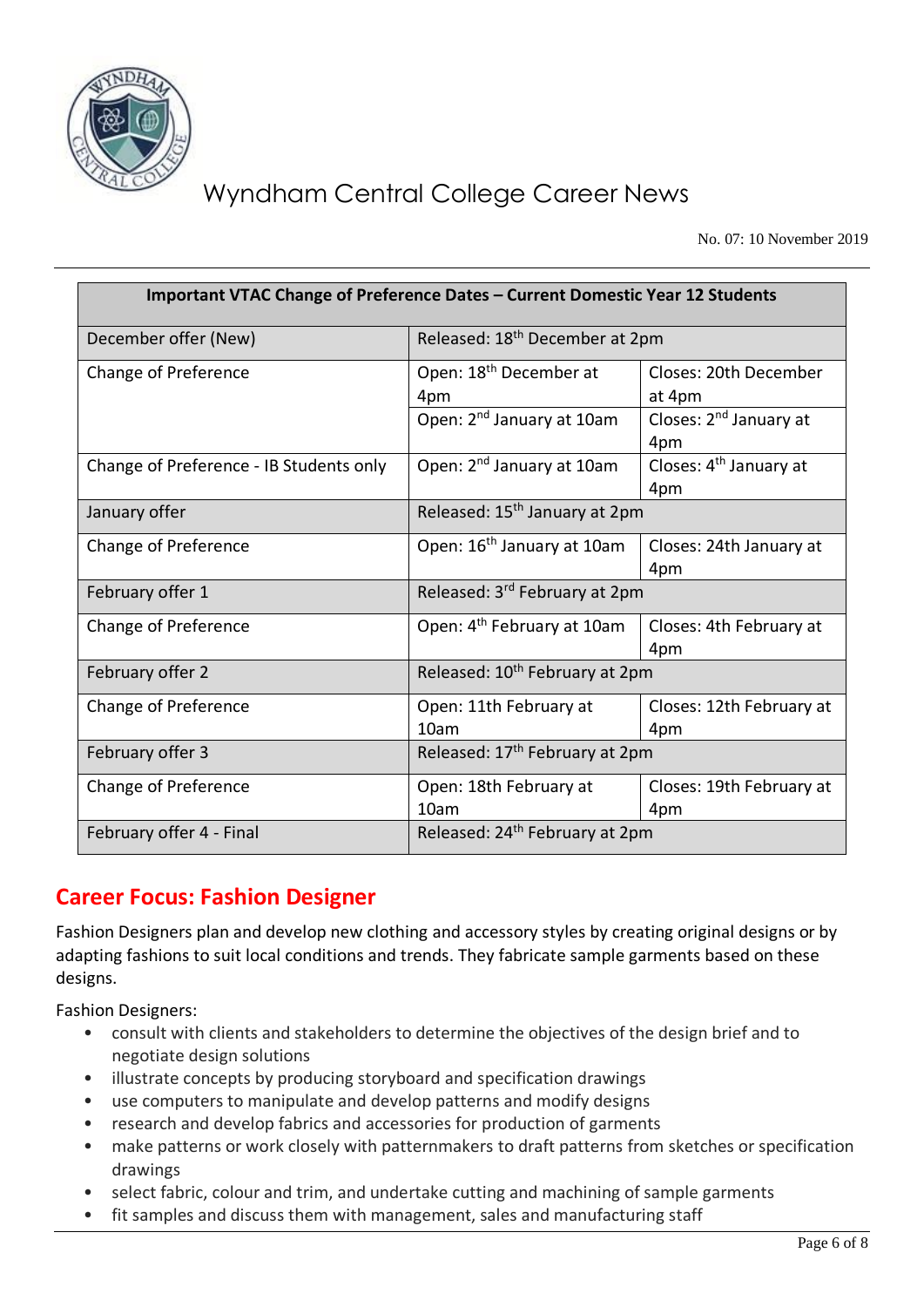

# Wyndham Central College Career News

No. 07: 10 November 2019

- contribute to costing estimates
- finalise specification sheets with detailed sketches and trim details
- approve final samples before they go into production
- liaise with production staff during mass production of garments and participate in quality control
- maintain an awareness of current global and local fashion trends
- control merchandising and retailing of garments.

#### **Education and Training**

To become a fashion designer, you usually have to complete a VET qualification. Bachelor Degrees in fashion design or fashion and textiles are also available. To get into the bachelor degrees, you usually need to gain your VCE with English. Applicants may be required to attend an interview and/or submit a folio of their work. As subjects and prerequisites can vary between institutions, you should contact your chosen institution for further information.

#### **Employment Opportunities**

Fashion designers work for manufacturing houses, small businesses or retailers. They may design ready-towear clothing or one-off garments to be sold to retailers or directly to the public. They tend to specialise in one area, such as menswear, children's wear, knitwear or lingerie. In addition, opportunities exist for specialist work in an established business as a designer, cutter, patternmaker/grader, sample machinist, general machinist or subcontractor.

Fashion designers may also become trainers in the industry. The fashion industry is highly competitive and success depends on talent and determination. Vacancies are extremely limited for trainees wanting to work their way up to fashion designing. Some employers promote employees who have gained practical experience in the industry. A limited number of vacancies for qualified and experienced designers exist in both large fashion companies and smaller clothing manufacturing firms. Most vacancies occur in large capital cities, especially Sydney and Melbourne. Some opportunities exist for talented and experienced designers to establish their own businesses or work on a freelance basis.

| <b>Fashion Courses and Degrees</b>     |                 |                                          |                 |             |  |  |
|----------------------------------------|-----------------|------------------------------------------|-----------------|-------------|--|--|
| <b>Institution</b>                     | Campus          | Course                                   | <b>Duration</b> | <b>ATAR</b> |  |  |
| <b>Box Hill Institute</b>              | <b>Box Hill</b> | <b>Bachelor of Fashion</b>               | 3 Years         | <b>NA</b>   |  |  |
| <b>Collarts (Australian College of</b> | Fitzroy -       | Diploma of Design (Fashion &             | 2 Years         | <b>NA</b>   |  |  |
| the Arts)                              | George          | Sustainability)                          | &               |             |  |  |
|                                        | <b>Street</b>   | Bachelor of Design (Fashion &            | 7               |             |  |  |
|                                        |                 | Sustainability)                          | Months          |             |  |  |
| <b>Holmesglen Institute</b>            | City - St       | Certificate IV in Applied Fashion Design | 1 Year          | <b>NA</b>   |  |  |
|                                        | Kilda Road      | and Merchandising (VET)                  |                 |             |  |  |
|                                        |                 | <b>Bachelor of Fashion Design</b>        | 3 Years         | <b>NA</b>   |  |  |
| <b>Kangan Institute</b>                | Richmond        | Diploma of Applied Fashion Design and    | 14              | <b>NA</b>   |  |  |
|                                        |                 | Merchandising (VET)                      | Months          |             |  |  |